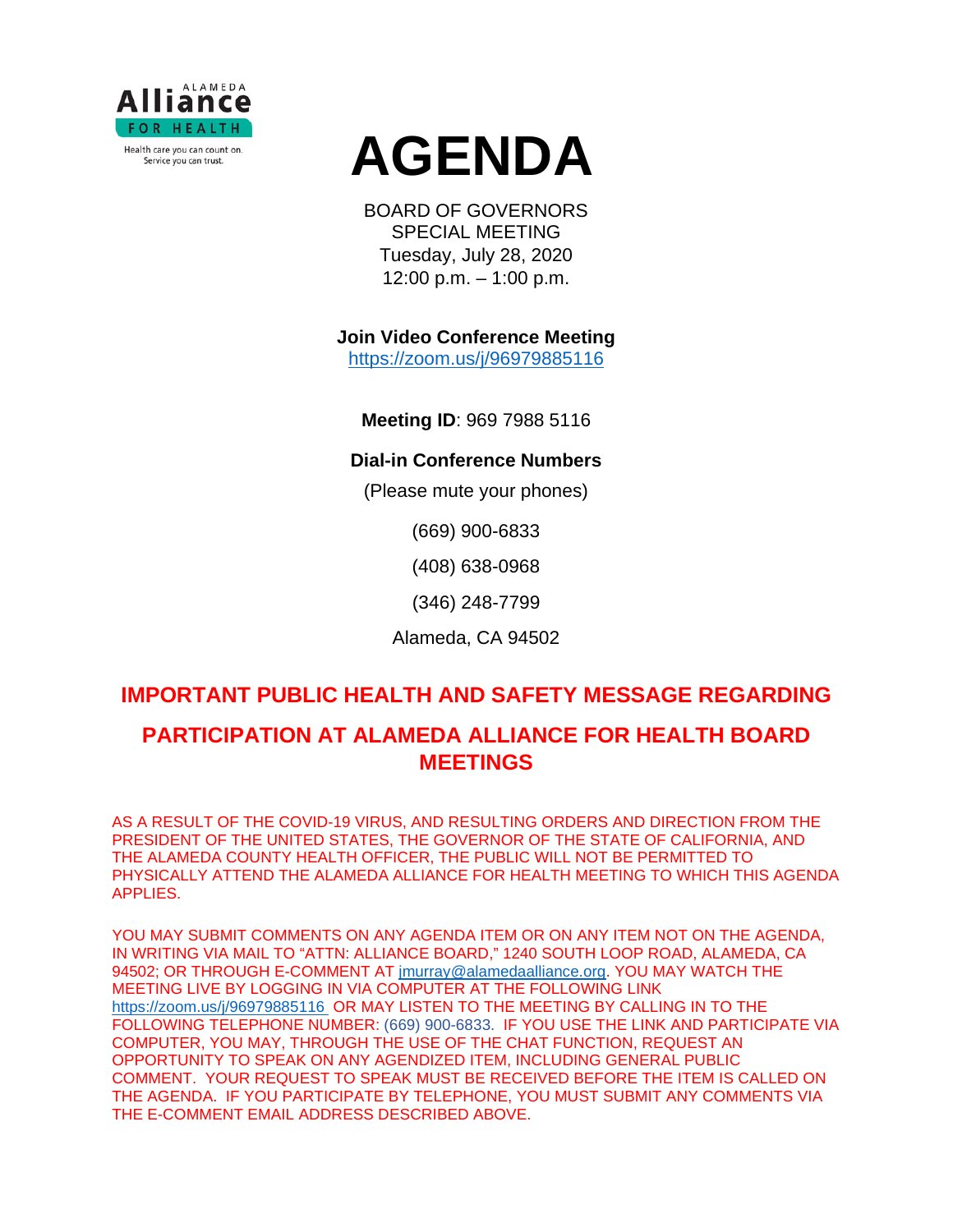**PLEASE NOTE:** THE ALAMEDA ALLIANCE FOR HEALTH IS MAKING EVERY EFFORT TO FOLLOW THE SPIRIT AND INTENT OF THE BROWN ACT AND OTHER APPLICABLE LAWS REGULATING THE CONDUCT OF PUBLIC MEETINGS, IN ORDER TO MAXIMIZE TRANSPARENCY AND PUBLIC ACCESS. IT WOULD BE APPRECIATED IF COMMUNICATIONS OF PUBLIC COMMENTS RELATED TO ITEMS ON THE AGENDA, OR ITEMS NOT ON THE AGENDA, ARE PROVIDED PRIOR TO THE COMMENCEMENT OF THE MEETING. IF THAT IS NOT POSSIBLE, EVERY EFFORT WILL BE MADE TO ATTEMPT TO REVIEW E-COMMENTS DURING THE COURSE OF THE MEETING. TOWARDS THIS END, THE CHAIR OF THE BOARD WILL ENDEAVOR TO TAKE A BRIEF PAUSE BEFORE ACTION IS TAKEN ON ANY AGENDA ITEM TO ALLOW THE BOARD CLERK TO REVIEW E-COMMENTS, AND SHARE ANY E-COMMENTS RECEIVED DURING THE MEETING.

#### **1. CALL TO ORDER**

*(A Special meeting of the Alameda Alliance for Health Board of Governors will be called to order on July 28, 2020 at 12:00 p.m. in Alameda County, California, by Rebecca Gebhart, Presiding Officer. This meeting to take place by video conference call.)*

- **2. ROLL CALL**
- **3. AGENDA APPROVAL OR MODIFICATIONS**
- **4. INTRODUCTIONS**
- **5. BOARD BUSINESS**
	- **a) CEO EMPLOYMENT AGREEMENT**
	- **b) SAFETY-NET SUSTAINABILITY FUND**
- **6. ADJOURNMENT**

## **NOTICE TO THE PUBLIC**

The foregoing does not constitute the final agenda. The final agenda will be posted no later than 24 hours prior to the meeting date.

The agenda may also be accessed through the Alameda Alliance For Health's Web page at [www.alamedaalliance.org](http://www.alamedaalliance.org/)

#### **NOTICE TO THE PUBLIC**

**At 12:45 p.m.,** the Board of Governors will determine which of the remaining agenda items can be considered and acted upon prior to 1:00 p.m. and will continue all other items on which additional time is required until a future Board meeting. All meetings are scheduled to terminate at 1:00 p.m.

The Board meets regularly on the second Friday of each month. Meetings begin at 12:00 noon, unless otherwise noted. Meeting agendas and approved minutes are kept current on the Alameda Alliance for Health's website at [www.alamedaalliance.org.](http://www.alamedaalliance.org/)